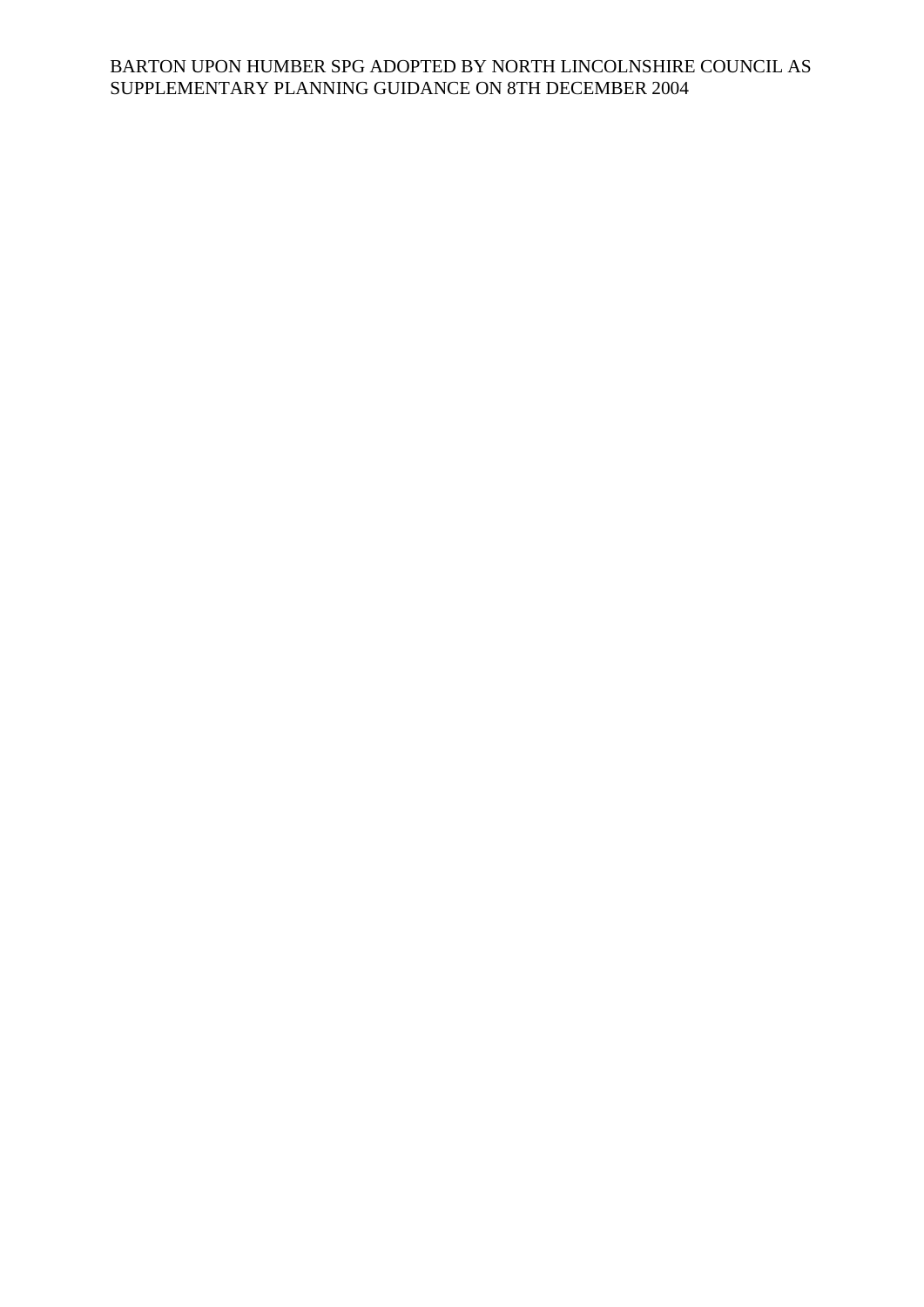#### BARTON UPON HUMBER SPG ADOPTED BY NORTH LINCOLNSHIRE COUNCIL AS SUPPLEMENTARY PLANNING GUIDANCE ON 8TH DECEMBER 2004 **BARTON-UPON-HUMBER CONSERVATION AREA**

# **SUPPLEMENTARY PLANNING GUIDANCE**

# **Contents**

# **Section 1: background information**

- 1.1 Introduction
- 1.2 North Lincolnshire Local Plan
- 1.3 The development of Barton-upon-Humber
- 1.4 The character of the Barton-upon-Humber Conservation Area

## **Section 2 : policies**

- 2.1 General information
- 2.2 Listed buildings
- 2.3 Buildings of Townscape Merit and demolition in conservation areas
- 2.4 Other Building Neutral and Negative buildings in their present form.
- 2.5 New development
- Design
- Materials
- Shopfronts
- Uses
- 2.6 Protection of views and focal points
- 2.7 Trees
- 2.8 Environmental improvements
- 2.9 How residents can help

Useful names and addresses Bibliography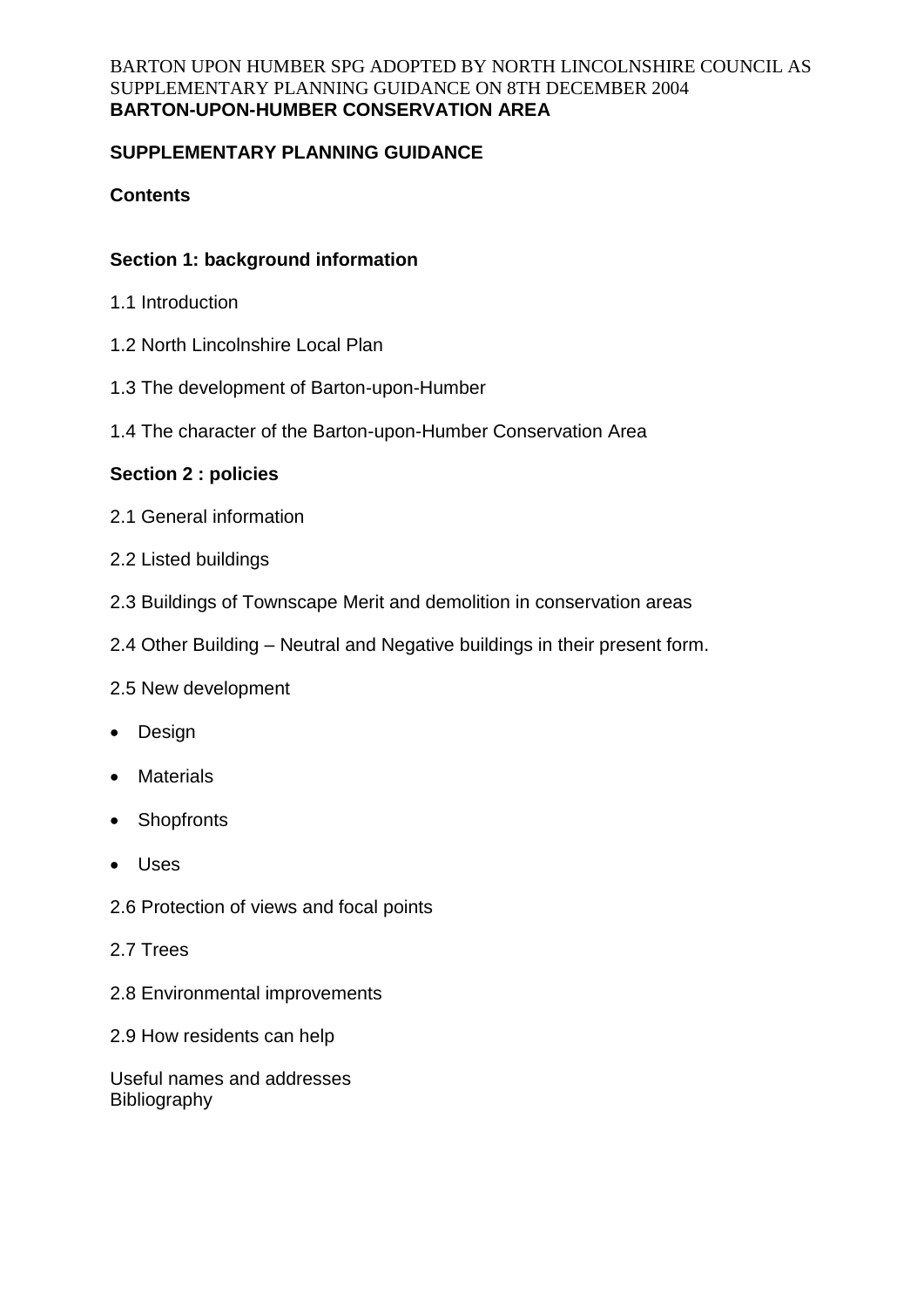# **Maps:**

- Figure 1 Map showing Conservation area boundary and listed buildings
- Figure 2 Townscape Analysis map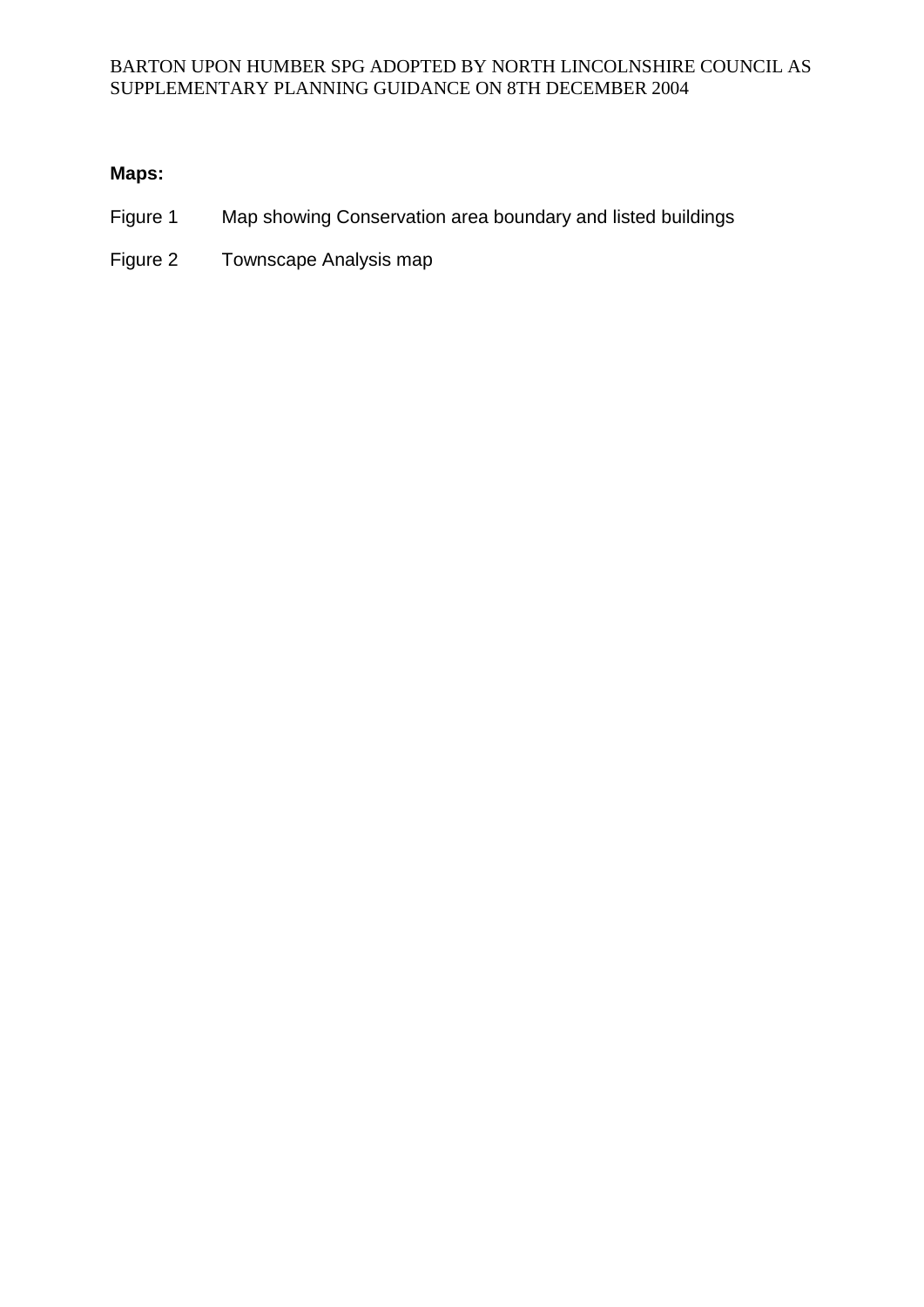# **SECTION 1 BACKGROUND INFORMATION**

### **1.1 Introduction**

A conservation area is *an area of special architectural or historic interest the character or appearance of which it is desirable to preserve or enhance.* This is set out in the Planning (Listed Buildings and Conservation Areas) Act 1990, which requires local authorities to publish proposals for the preservation and enhancement of conservation areas and to assess all development proposals within such areas very carefully.

This document builds upon an appraisal of the character of the conservation area, which is published as a sister document, by providing detailed guidance on the management of the area. Both documents have been the subject of a consultation with local residents and other interested parties and have been amended as a result. North Lincolnshire Council has adopted both as Supplementary Planning Guidance to be used to inform and guide its decision making when determining planning and listed building consent applications within, and on the boundaries of, the conservation area.

### **1.2 North Lincolnshire Local Plan**

The North Lincolnshire Local Plan Revised Deposit Draft was published in December 2000 and should be consulted in conjunction with this document. Within the Plan are detailed policies, which seek (amongst others) the protection of listed buildings and the preservation and enhancement of conservation areas.

Barton upon Humber is identified in the adopted North Lincolnshire Local Plan (May 2003), as a principal growth settlement (Policy ST2). Having large retail, educational, leisure and service functions it is recognised as being capable of accommodating more housing, jobs and service facilities. The Local Plan allocates substantial housing and industrial land in the settlement to assist in its continued regeneration.

### *Briefly, the following policies are relevant:*

### Policy HE1 Conservation Areas.

This policy states that the Council will continue to protect areas of special quality and character by designating new conservation areas, and by reviewing existing conservation areas.

### Policy HE2 Development in Conservation Areas.

This policy states that all new development within a conservation area, or which might affect the setting of it, should preserve or enhance the character and appearance of the area and its setting. Detailed guidance is also included on how this should be achieved.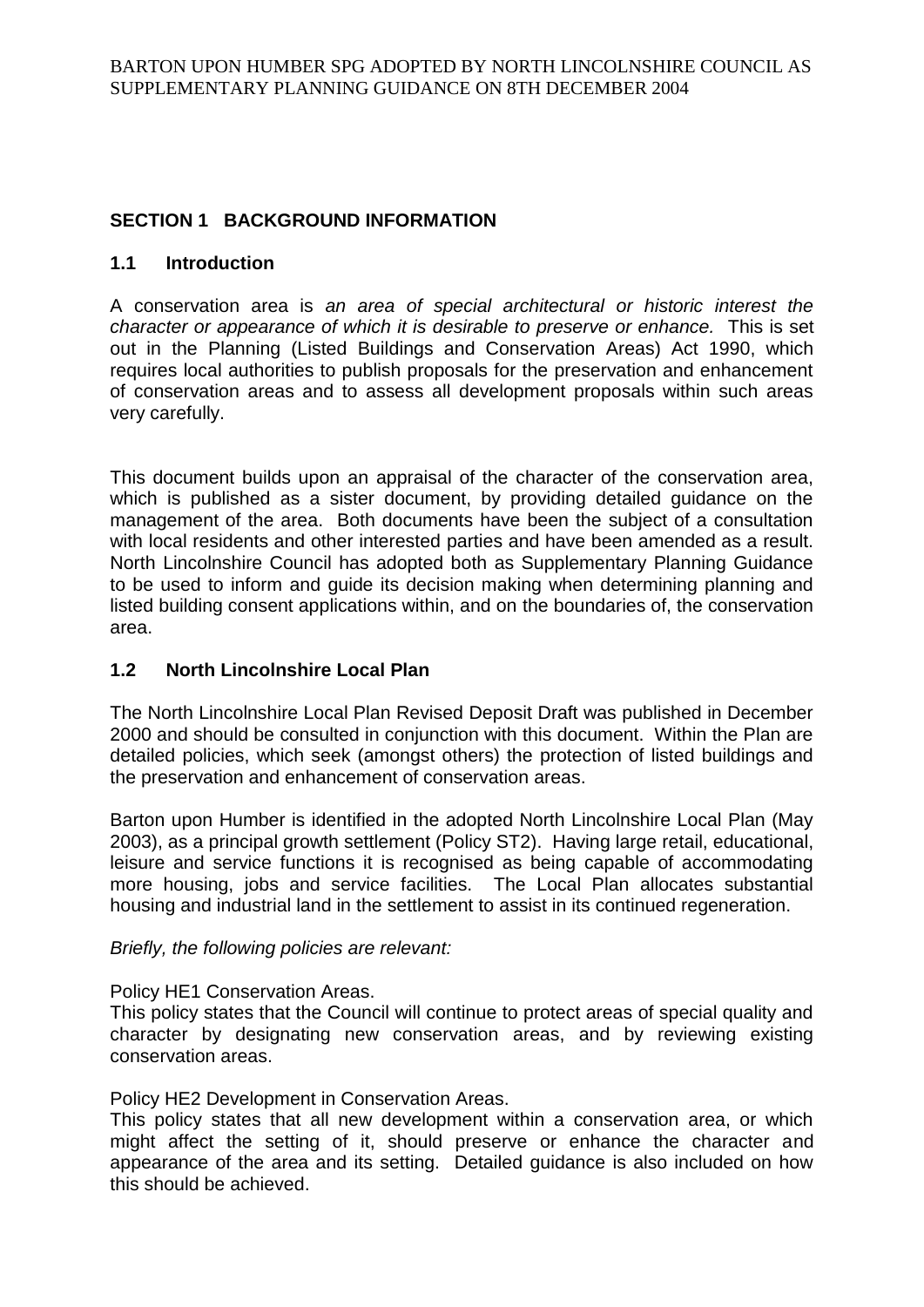Policy HE3 Demolition in Conservation Areas.

This policy provides the criteria by which applications for demolition will be considered.

Policy HE5 Development affecting Listed Buildings. This policy describes how the Council will seek to secure the preservation, restoration and continued use of listed buildings.

Policy HE6 Demolition of Listed Buildings

This policy outlines how applications for the demolition of listed buildings will be assessed.

Policy LC11 Areas of Amenity Importance

This policy describes how the Council will seek to protect Areas of Amenity Importance.

Archaeology.

Further policies consider archaeology and include the requirements for archaeological evaluations for certain sites and buildings. These policies are consistent with central government advice in PPG16, which stresses the importance of understanding and recording sites and buildings prior to development.

### **1.3 The development of Barton upon Humber**

The Romans first settled Barton, and the Anglo-Saxons built a village in the vicinity of St. Peter's church, next to The Beck spring. St. Chad, who re-introduced Christianity to the area south of the Humber in the  $7<sup>th</sup>$  century, is said to have used The Beck for baptisms. St. Peter's has both  $9<sup>th</sup>$  and  $10<sup>th</sup>$  century fabric, and by the time of the Doomsday survey Barton had a population of 900.

For the next few hundred years the manor of Barton was owned by Bardney Abbey, in South Lincolnshire, which may explain why a separate church, St. Mary's, was built for the local population in the  $12<sup>th</sup>$  century. The town, with its harbour facing the Humber, became important for trading: wines, fish, wool and foodstuffs were exported and imported.

During the 18<sup>th</sup> century a number of important houses were built in the town, reflecting its prosperity, and at the end of the century, Barton's open fields were enclosed, creating more wealth.

Barton grew further in the  $19<sup>th</sup>$  century and several prestigious buildings were built: the Temperance Hall (1843), the National School (1844), Oddfellows Hall (1864), the Police Station (1847) and several Non-conformist chapels.

More recently, the town has struggled to maintain its economic vitality although the construction of the Humber Bridge has encouraged some investment.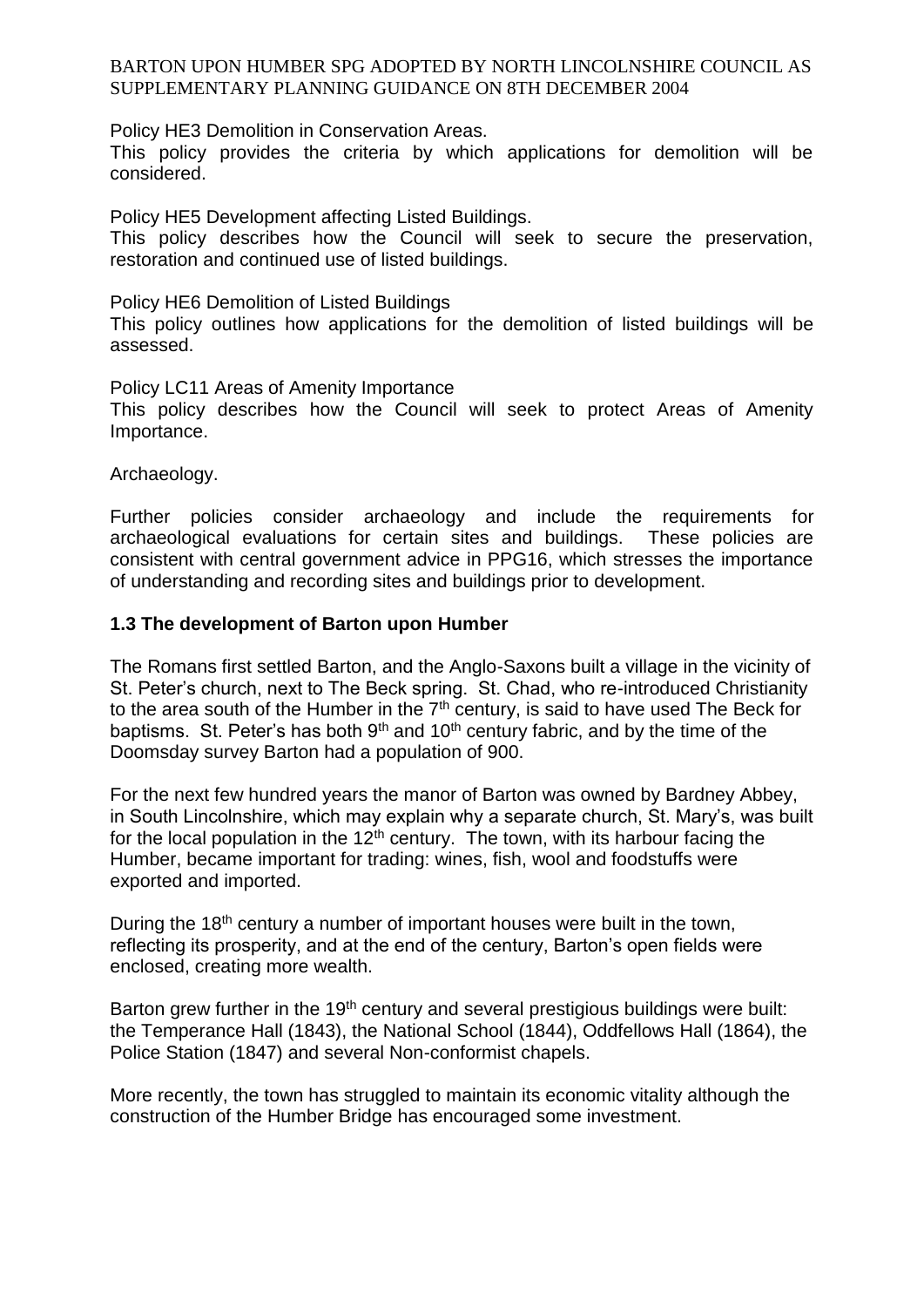# **1.4 The character of the Conservation Area**

Barton lies on slightly undulating land above the flat marshes, which form the edges to the Humber estuary. Many small spring streams cross the town (now mainly culverted) and to the south are the flatter plateaux of the Lincolnshire Wolds. These supply chalk and limestone for building but the most common material in Barton is brick, made locally from clay dug out of the marshes.

The conservation is divided into six character areas; -

- 1. Baysgarth Park, with its important 18<sup>th</sup> century house.
- 2. The residential area around the two parish churches of St. Peter's and St. Mary's.
- 3. The commercial core (Market Place to Fleetgate);
- 4. Edwardian housing and dispersed development in Pasture Road and Marsh Lane.
- 5. The older centre of Fleetgate and Newport Street.
- 6. The late 19th century expansion along Westfield Road and West Acridge.

There are few formal terraces in Barton, as the buildings are more vernacular, with a pleasing jumble of pantiled roofs and Georgian facades, usually sitting on the back of the pavement without any front gardens. Of note is the way in which the principal streets widen and narrow, with soft curves, suggesting a medieval origin.

# **SECTION 2 POLICIES**

# **2.1 General information**

The following sections contain a number of policies and guidance for preserving or enhancing the Conservation Area. Included is information about controls on listed building and about improving buildings, which contribute positively to the character of the conservation area. Further sections deal with design guidance for new development, and the protection of important views and focal points within the conservation area. Included at the end of this section is a list of various organisations which publish additional guidance, including details of where to obtain another useful document, Planning Policy Guidance Note (PPG 15), which sets out central government's policies in relation to listed buildings and conservation areas. Local policies are set out in the North Lincolnshire Local Plan, which was adopted in May 2003. Further guidance on planning in conservation areas can be obtained from the Council's Planning and Regeneration Service.

# **2.2 Listed Buildings**

Listed buildings within the Barton-upon-Humber Conservation Area are mainly brick built and date to the  $18<sup>th</sup>$  and  $19<sup>th</sup>$  centuries. They are usually two or sometimes three storeys high with pantiled roofs and gabled ends. Substantial brick stacks sit on the central ridges. Within the town are many examples of "tumbled" brickwork, built to provide better weathering to the gables. The buildings tend to sit on the back of pavements, without front gardens, and because they form continuous development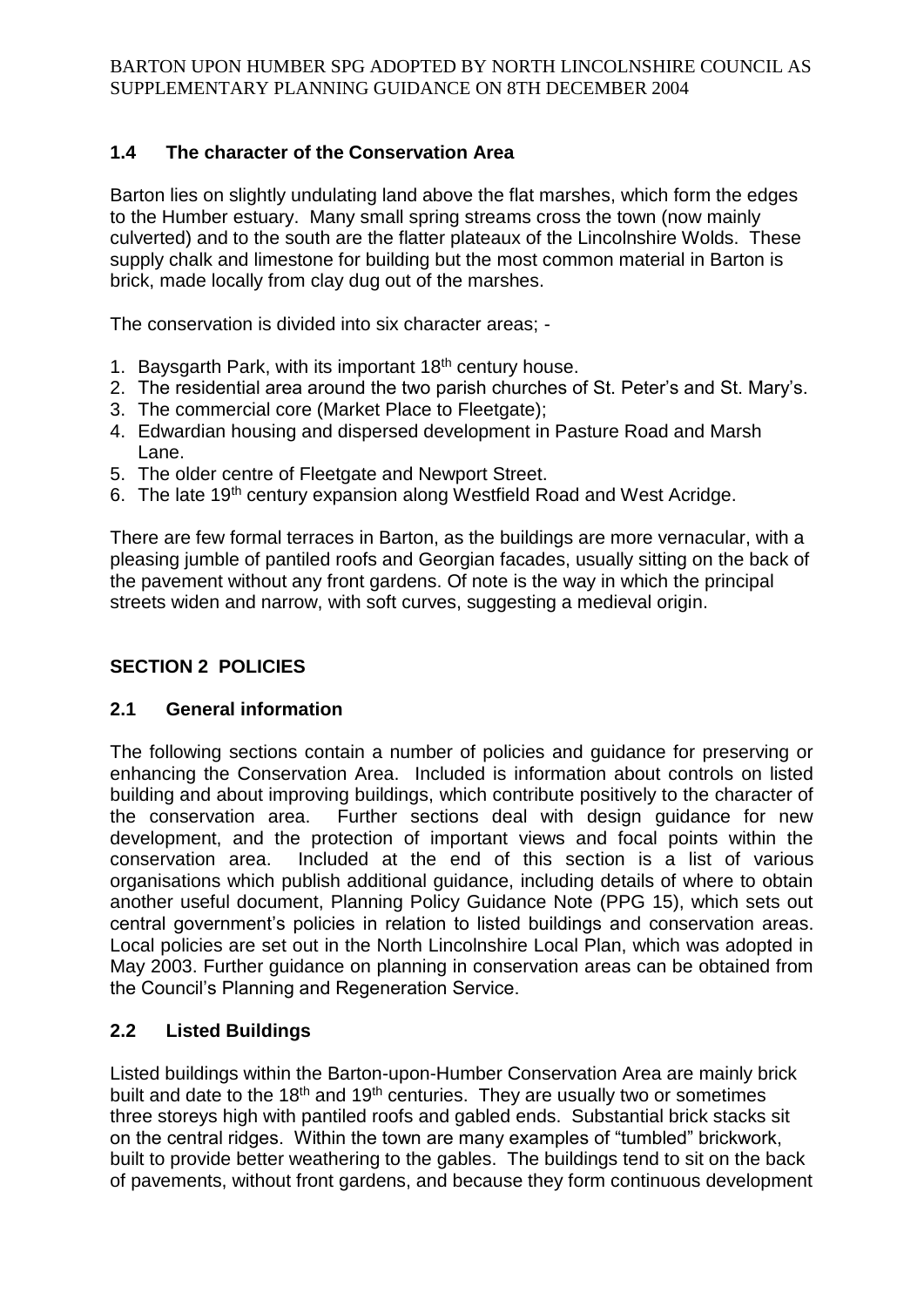BARTON UPON HUMBER SPG ADOPTED BY NORTH LINCOLNSHIRE COUNCIL AS SUPPLEMENTARY PLANNING GUIDANCE ON 8TH DECEMBER 2004 along the street, their backs are not usually visible from the public viewpoint. The windows are usually sashed although at ground floor level most of the buildings in the commercial core have inserted shopfronts.

Polices relating to listed buildings can be found in the North Lincolnshire Local Plan Adopted May 2003 (Polices HE56, HE57 and HE78). Broadly, these seek to prevent the demolition of listed buildings or their unsympathetic alteration including the insertion of unsuitable shopfronts and other advertising.

"Listing" covers both the interior and exterior of a listed building, and all structures within the curtilage which form part of the land and have done so since before 1 July 1948.

 *Listed Building Consent is needed for all alterations and extensions which affect the architectural or historic interest of a listed building*

Alterations to listed buildings which may need consent include relatively minor changes like inserting a new window; removing an internal wall, door or fireplace; adding a chimney or flue; removing panelling or fitted cupboards; and inserting a new bathroom where new drainage is required.

Like-for-like repairs usually do not require Listed Building Consent. Owners of such buildings should be encouraged to use traditional materials for roof repairs including lead for flashings and pantiles, clay tiles (or occasionally slate) for roofing repairs. Brick and stonework should be carefully repointed using traditional lime mortars with a brushed flush joint (not weatherstruck or ribbon joints) and cleaning should only be undertaken where it is structurally necessary (such as where build up of dirt or lichen is causing the bricks or stone to break down). Windows should be always repaired *in situ* rather than replaced wholesale. A good joiner can repair rotting timber windows by piecing in new sections and there are many companies who can upgrade timber windows to provide much improved sound and heat insulation. Doors should also be repaired whenever possible but where replacement is needed, the new door must match the original exactly.

 *Like-for-like repairs usually do not require Listed Building Consent although they must be carried out using traditional materials and detailing.*

The importance of the interior as well as the external appearance must be recognised when dealing with listed buildings. It is important that the original plan form and features are protected. Opening up previously separated rooms or moving staircases, removing chimnebreasts; fireplaces, original doors and decorative plasterwork are all changes that are unlikely to receive listed building consent.

 *The original plan form and historic interior features of listed buildings should be preserved.*

Similarly, extensions to listed buildings should be carefully designed to reflect the scale and detailing of the original building. Extensions should be to the side or rear (depending on the layout of the building) and should be lower than the original building and secondary in scale. Materials and details should match the original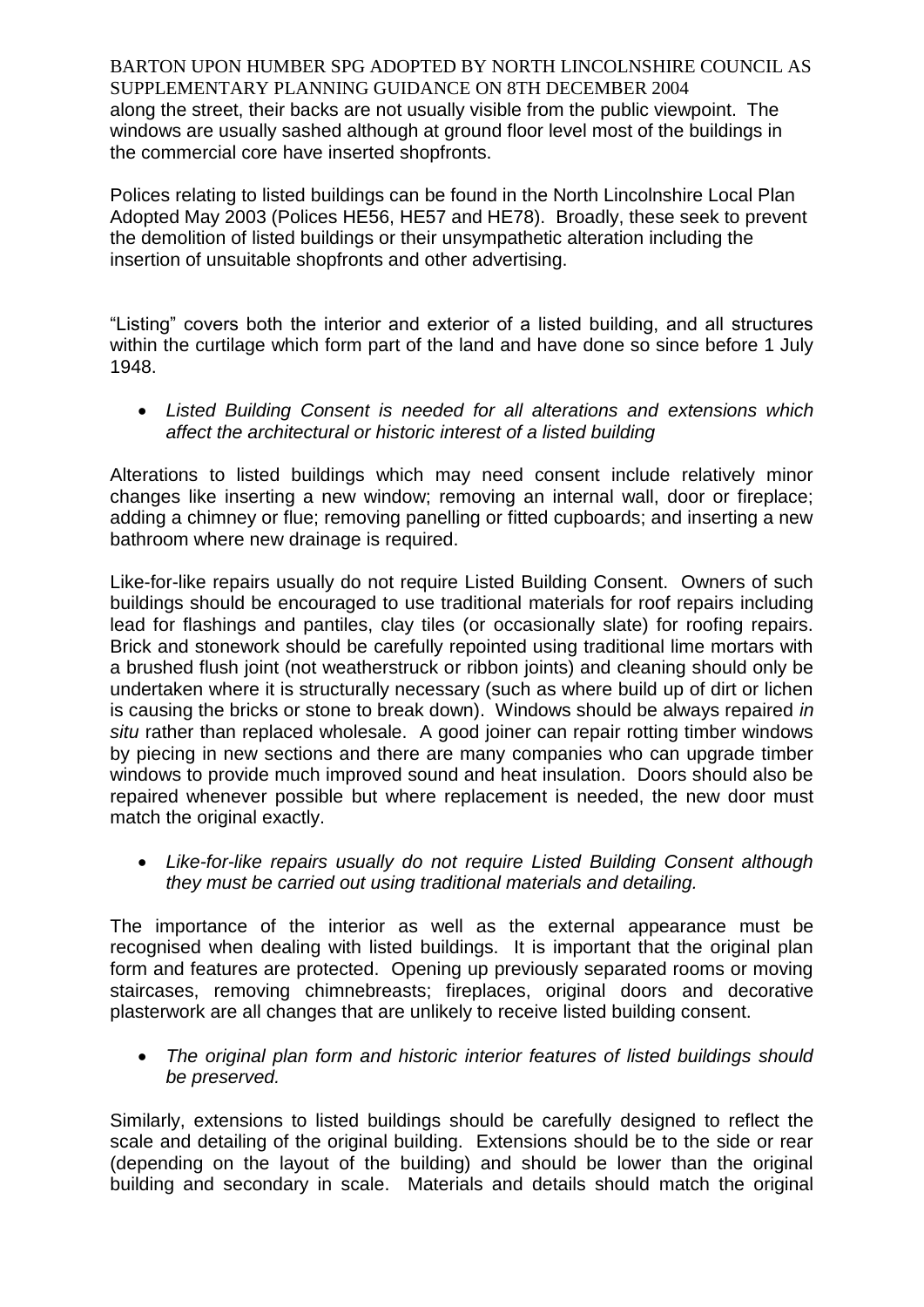examples within the listed building, including windows and eaves and roof details. Applications for such changes should be accompanied by enough detailed information for the Council to assess the impact of the scheme on the character of the existing building and the conservation area. The Council will require existing and proposed plans, sections and elevations at 1:50 scale with larger scale drawings illustrating details such as new windows and doors. Additional information may be requested as required.

The English Historic Towns Forum is producing an informative guide on the making of better planning applications for proposals affecting conservation areas and listed buildings which is copyright to that body until October 2003. Applicants will find this of assistance in making applications (The English Historic Towns Forum – ISBN 1 898261 51 2 – Tele 0117 9750459 – e-mail: ehtf@uwe.ac.uk).

 *Extensions to listed buildings should be secondary in scale to the original building and be carefully detailed. Applications for alterations and additions will need to be drawn-up to a 1:50 scale.*

Alterations which require Listed Building Consent are currently nil rated for VAT but repairs to listed buildings are assessed at the usual VAT rate of 17.5% and all but 5% of the VAT levied in repairs on listed places of worship can be reclaimed. Owners should contact the Customs and Excise Office (Tel: 0845 0109000) for further details and a leaflet.

# **2.3 Buildings of Townscape Merit and demolition in Conservation Areas**

Conservation Area Consent is required for the full or substantial demolition of buildings within the conservation area. In accordance with the Government Guidance in PPG15 there will be a presumption in favour of retaining buildings, which make a positive contribution to the character or appearance of the conservation area.

As part of this study, those buildings which make such a contribution but have not been included in the national statutory list of building of architectural or historic interest, have been identified and are shown on the map as Buildings of Townscape Merit.

This appraisal has identified a large number of Buildings of Townscape Merit in the Conservation Area. These are unlisted buildings considered to contribute positively to the character of the Conservation Area. They largely date to 19<sup>th</sup> century although some 20<sup>th</sup> century examples (such as the Edwardian houses in Queens Avenue or Westfield Road) are also included. The buildings are generally unaltered or, could with some restoration, be easily restored to their original appearance. Their age and architectural interest is considered to provide sufficient justification for them to be given special protection.

These buildings are considered to be of local importance and contribute positively to the character of the conservation. The demolition of such buildings will erode and dilute the existing character of the Conservation Area and adversely affect its appearance. Additionally, because these buildings are an important part of the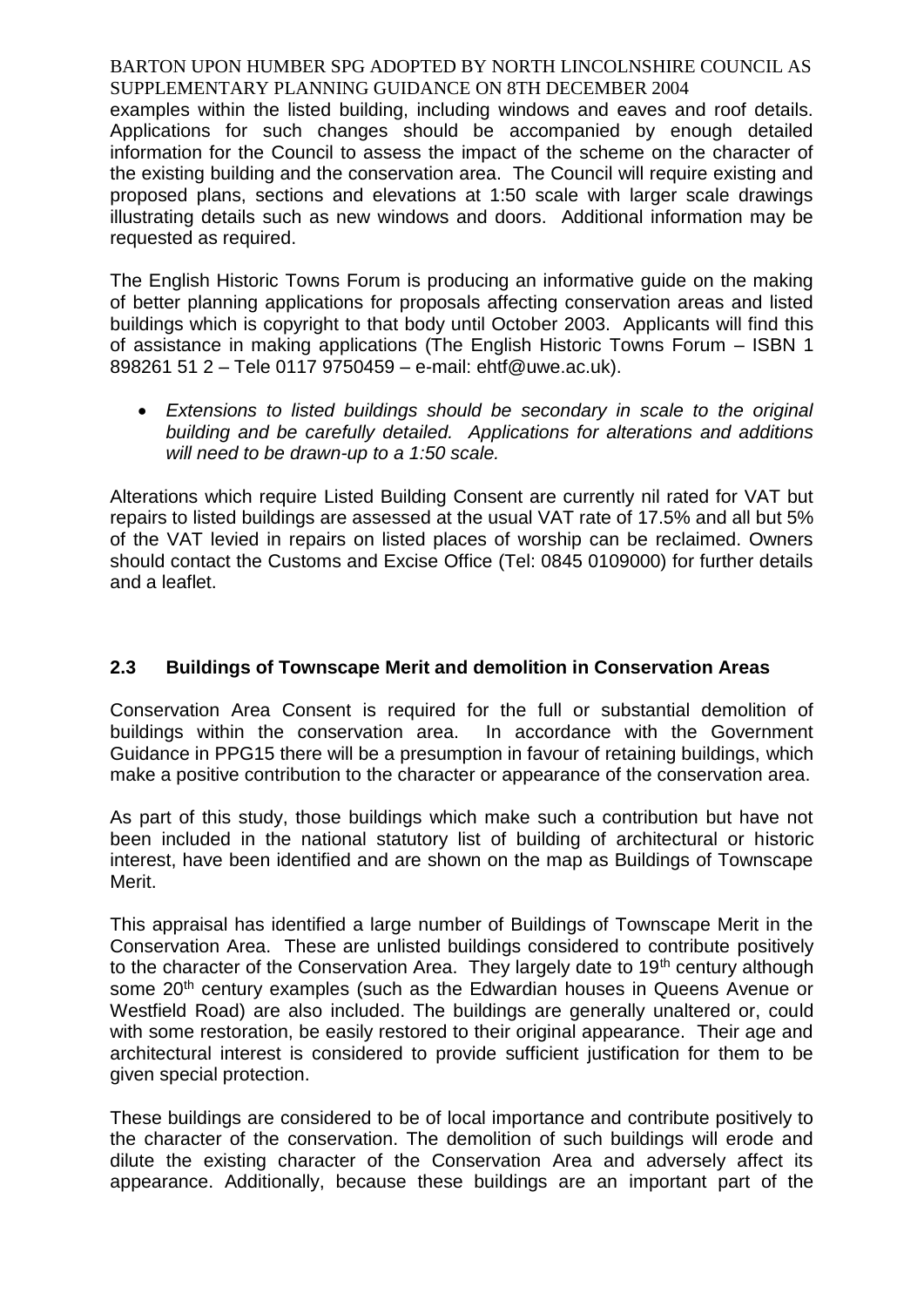BARTON UPON HUMBER SPG ADOPTED BY NORTH LINCOLNSHIRE COUNCIL AS SUPPLEMENTARY PLANNING GUIDANCE ON 8TH DECEMBER 2004 character of the conservation area, special attention needs to be paid to applications to alter and extend these properties.

- *North Lincolnshire Council will resist applications to demolish all or a substantial part of any building identified as a "Building of Townscape Merit". Additionally, alterations and extensions to these buildings will have to be particularly sensitively designed and take into account their historic and architectural interest.*
- *Every effort should be made to retain all existing traditional architectural features of these buildings the removal or loss of which will need to be fully justified within the context of any adverse impacts which this loss will have on the character and appearance of the Conservation Area. Alterations will need to incorporate matching designs and materials appropriate to the age and character of the building.*

## **2.4 Other buildings – Neutral buildings and negative buildings in their present form.**

Neutral buildings are older buildings, which have been altered or modern buildings the design of which is considered to be reasonably in keeping with the surrounding area.

Negative buildings are buildings, which, *in their present form*, conflict with the traditional character of the Conservation Area as identified in the character appraisal document for it. Whilst these buildings do not contribute as much to the area character as buildings of townscape merit they can be renovated sympathetically incorporating traditional designs and materials appropriate to the conservation area.

- *Alterations to neutral buildings and negative buildings shall incorporate traditional materials and designs that are associated with the key buildings in the conservation area (listed buildings and buildings of townscape merit.)*
- *Demolition of these buildings would only be considered replaced with a quality building that has been specifically designed to preserve and enhance the character of the conservation area.*

# **2.5 New Development in the Conservation Area.**

Policies for new development in conservation areas in the whole of North Lincolnshire are included in the Local Plan in the chapter on the Historic Environment (policies HE2, HE3 and HE4). Additionally, the same Plan includes Supplementary Planning Guidance that provides detailed advice on house extensions.

However, because of the built-up nature of Barton-upon-Humber town centre, and the large number of listed buildings within the commercial core, development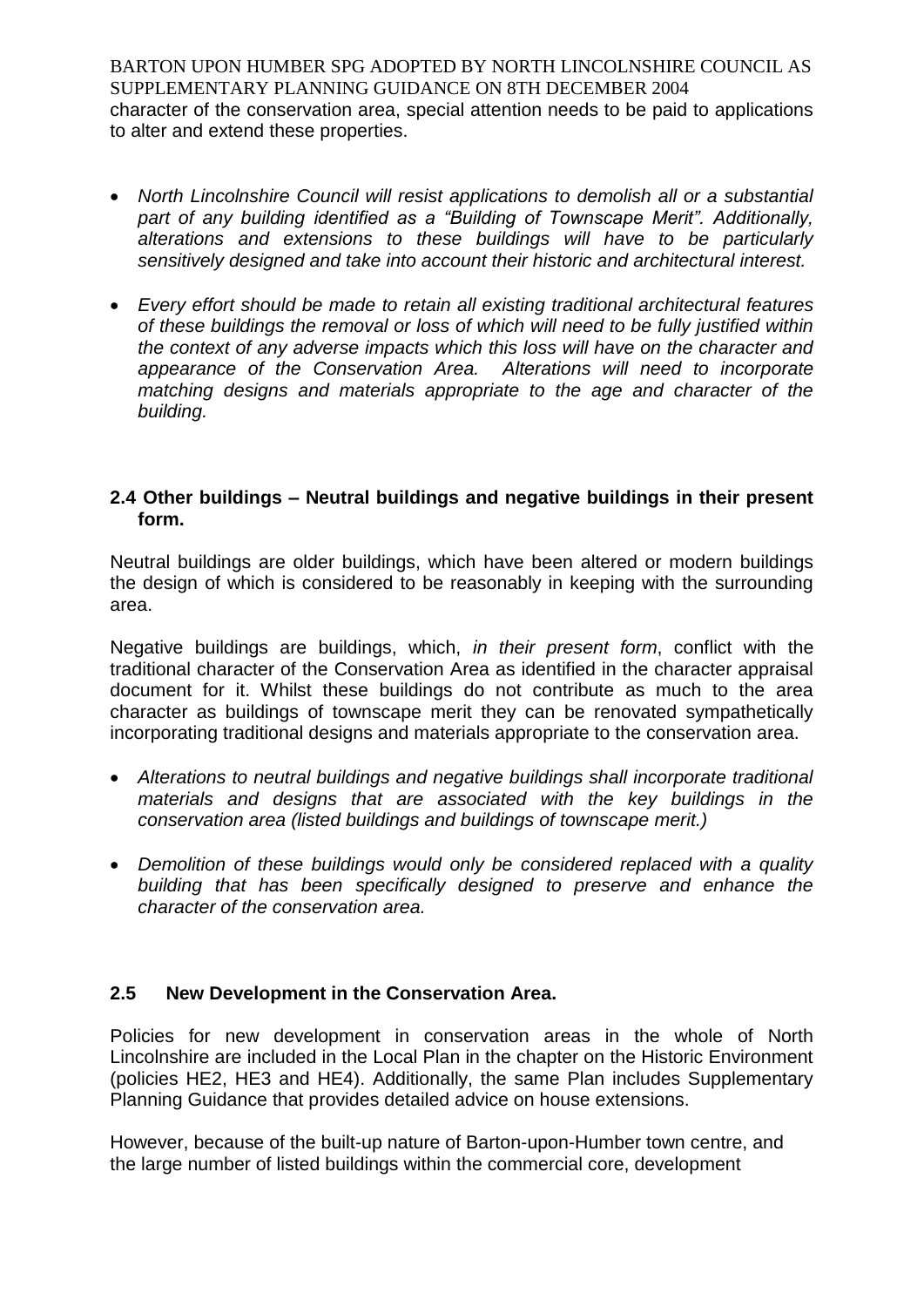BARTON UPON HUMBER SPG ADOPTED BY NORTH LINCOLNSHIRE COUNCIL AS SUPPLEMENTARY PLANNING GUIDANCE ON 8TH DECEMBER 2004 opportunities are extremely limited. Where sites for development do occur, such as where modern buildings of little merit have already been identified, the following criteria will apply to the new scheme.

# **Design**

The principal aim of new development should be to marry-in the new with the existing, rather than making the new building completely different. This is because the attractiveness of the town centre relies on the visual cohesiveness of the streetscape.

- *All new development should therefore reflect the scale and materials of adjoining property. The form of any new building, including its height, relationship to the street, and any rear extensions, should be sympathetic to the surrounding buildings. Because most new development will be within existing terraces or groups of buildings, rooflines, eaves heights and details, window details and shopfronts (or front doors) should match or reflect adjoining properties. The addition of chimnestacks in some locations may be required, to ensure compatibility with adjoining properties.*
- *Historic building lines should always be replicated when designing new development.*

# **Materials**

Materials for new development in Barton-upon-Humber will usually be chosen to match existing buildings in the area, so red brick, or in some locations, a rendered finish, will be appropriate. Roofs should be covered in clay pantiles; clay "French" tiles or Welsh slate. Modern, machine-made flat clay tiles will rarely be acceptable; neither will concrete tiles or artificial slate. Windows should be made from timber and traditional detailed with vertically sliding sashes or horizontally sliding casements. Top-hung false "sashes" are not suitable. Front doors should be made from timber, with four or six recessed moulded panels. All timber should be painted not stained.

 *Traditional materials and details should be specified for new development. The use of material other than timber is unacceptable for windows, doors and conservatories in conservation areas.*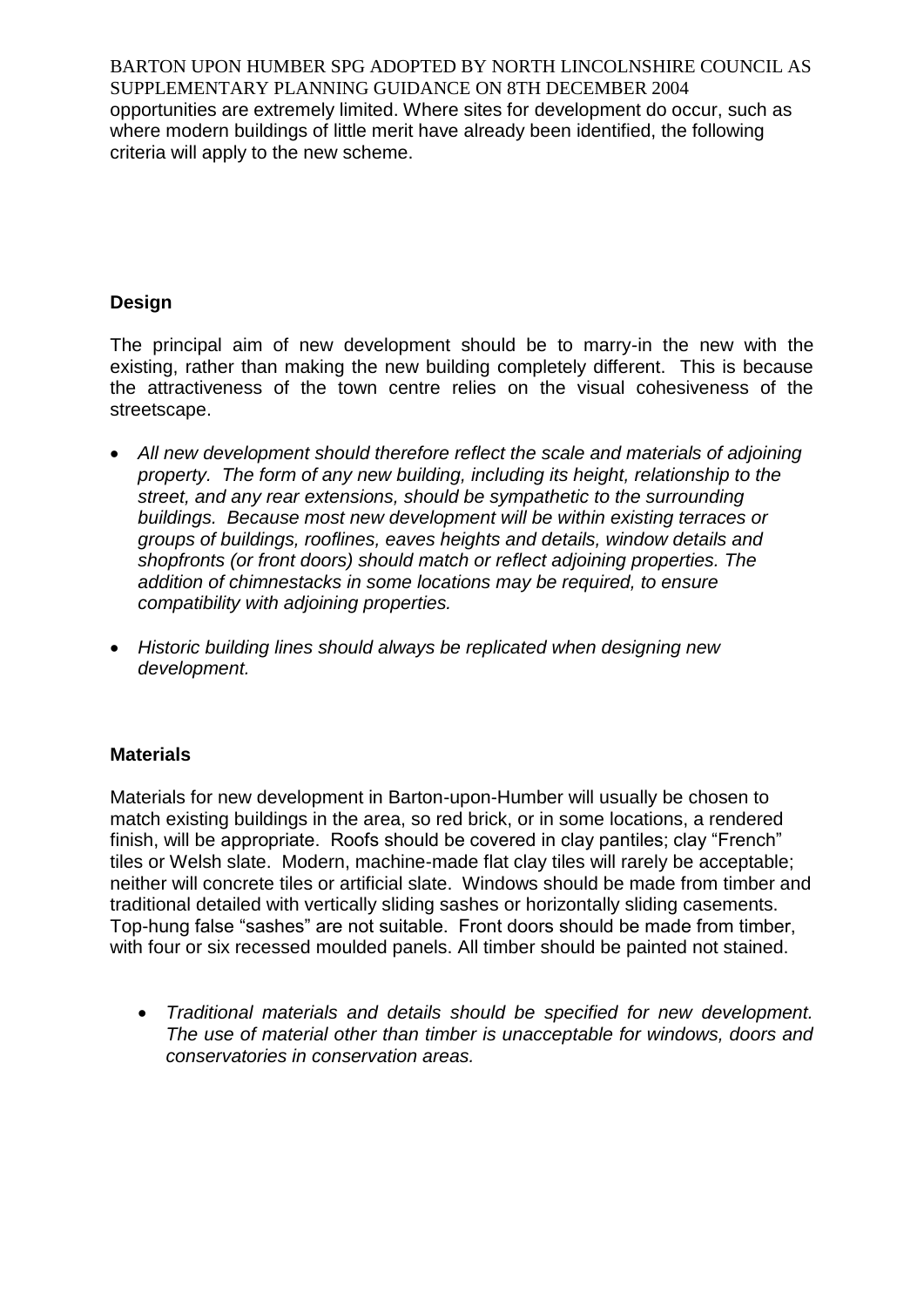# **Shopfronts**

New shopfronts in Barton-upon-Humber should reflect the prevailing 19<sup>th</sup> century character of the existing shopfronts in the town. They should therefore have a sloping fascia, supported on pilasters or corbels, with a paneled stall-riser beneath. If security shutters are required, they should be positioned inside the shopfront. All shopfronts should be painted not stained. Shop signs should be limited to a simple painted fascia, although traditional hanging signs may be considered acceptable. If external lighting is required, it should be provided by individual spotlights, carefully positioned above the fascia. Internally illuminated letters or plastic fascia signs will not usually be accepted.

 *New shopfronts should be built in timber, traditionally detailed, and carefully illuminated.*

# **Uses.**

The Council accepts that within the town centre there is a variety of uses including offices, shops, public houses, restaurants and residential. This variety is an important part of the character of the area and in the Market Place, George Street, and the High Street a number of uses could be considered for new development. Elsewhere, the assumption will be that residential uses are the most appropriate. Fleetgate is an exception as because residential uses are gradually becoming more dominant; the Council will consider applications for alternative uses on their merits.

# **2.6 Protection of views and focal points.**

Barton-upon-Humber is by its nature a very enclosed town with the almost continuous street frontages preventing views out towards the surrounding countryside. However this appraisal has identified important vistas within the Bartonupon-Humber Conservation Area, mainly focusing on the two medieval churches and along the principal streets and the Market Place. The former flourmill off Market Lane provides another important focal point.

The Council will protect the existing views in Barton-upon-Humber as shown on the Townscape Appraisal map. The Market Place will also be protected from unsuitable development, which would adversely affect its appearance or character.

Some areas shown at Figure 3 are identified as areas of amenity importance and recreational space and are already protected by policies LC 11 and R1 in the North Lincolnshire Local Plan.

 *The Council will protect areas identified as having amenity importance or recreational space from development, which will adversely affect their open character, visual amenity, wildlife value or recreational use.*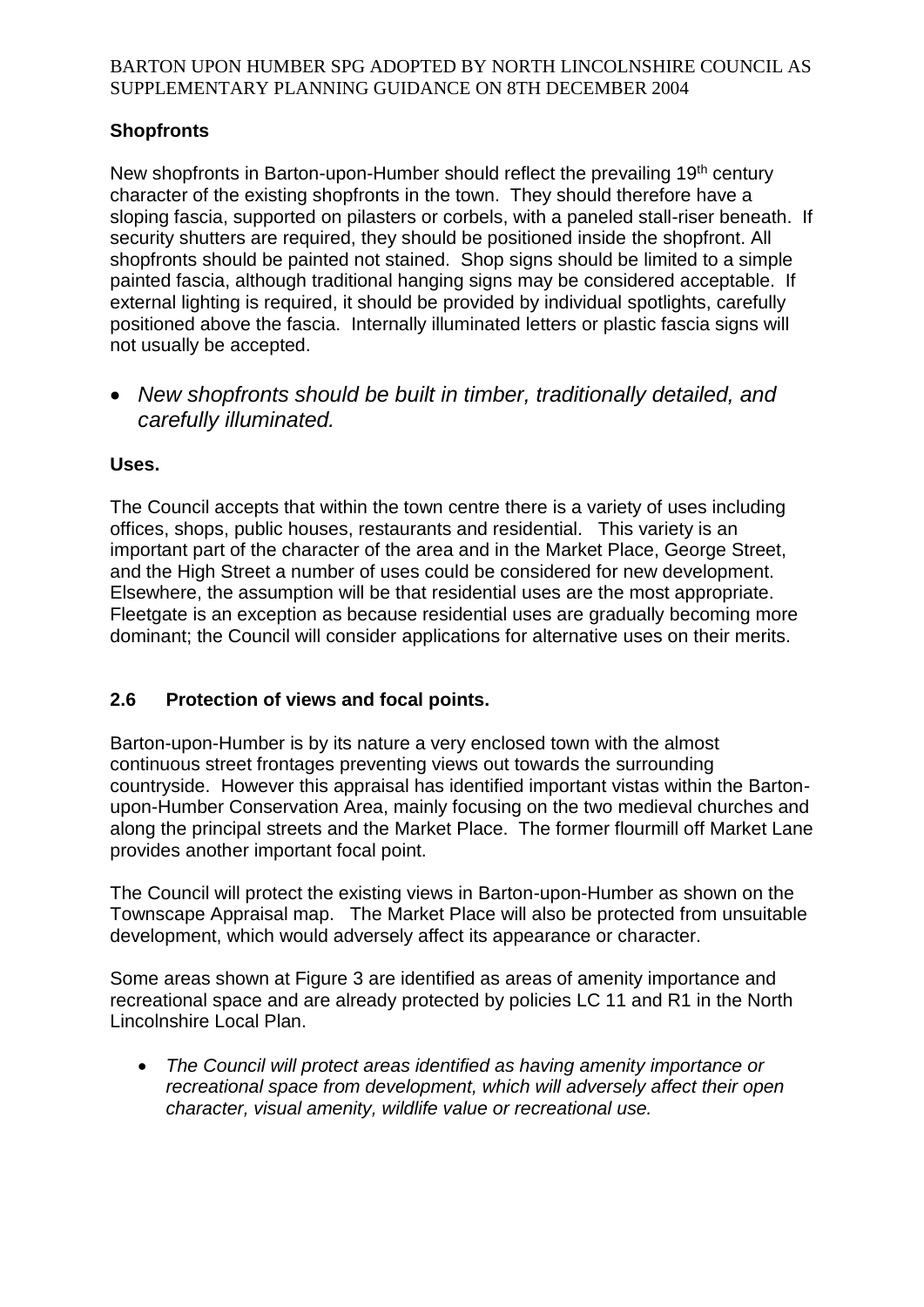# **2.7 Trees**

The trees in Barton-upon-Humber play an important part in the character and appearance of the conservation area and designation gives the Council added powers to control what happens to them.

• If you wish to lop, top, uproot or fell a tree in the conservation area which is not *already covered by a Tree Preservation Order (TPO) you must give the Council 6 weeks written notice before carrying out the work; trees have legal protection equivalent to a TPO for that period, and the Council may make an Order if it is considered appropriate. Proposals to prune a tree should clarify what is envisaged and the extent of the work. The removal of dead wood with secateurs or handshears does not require consent.*

Trees which, whilst remaining healthy, have reached a stage in their development where the crown spread begins to get smaller, are now generally regarded as "veteran''. Such trees may not necessarily be particularly old, but the onset of old age has been brought about by the tree's response to the surrounding environmental conditions (soil, air water and nutrient availability). They may therefore exhibit increasing dieback of branches, bark and trunk and may contain significant amounts of dead wood. Whilst the removal of dead wood will not generally require consent from the Council, the treatment in older trees requires careful consideration, and the Council can provide free advice. The Council is also currently producing Supplementary Planning Guidance on "Trees and development", and is looking to a long-term tree strategy which will involve new planting and additional Tree Preservation Orders.

 *The Council will seek to promote the dissemination and use of best practice techniques for the proper management of veteran trees.* 

# **2.8 Environmental Improvements.**

The Council has already carried out some improvements in the High Street and around Beck Hill. Further improvements, using appropriate materials, will be carried out when funds permit, but the Market Place area will be given priority. Additionally, it is hoped to improve street lighting and street furniture within the conservation area. Undergrounding overhead telephone cables is also a desirable improvement.

 *The Council will continue to seek improvements to the appearance of the Bartonupon-Humber Conservation Area by the use of good quality materials and more appropriate street lighting and street furniture. Undergrounding overhead wires is also one of the Council's objectives. The Market Place will be given priority as funds permit.*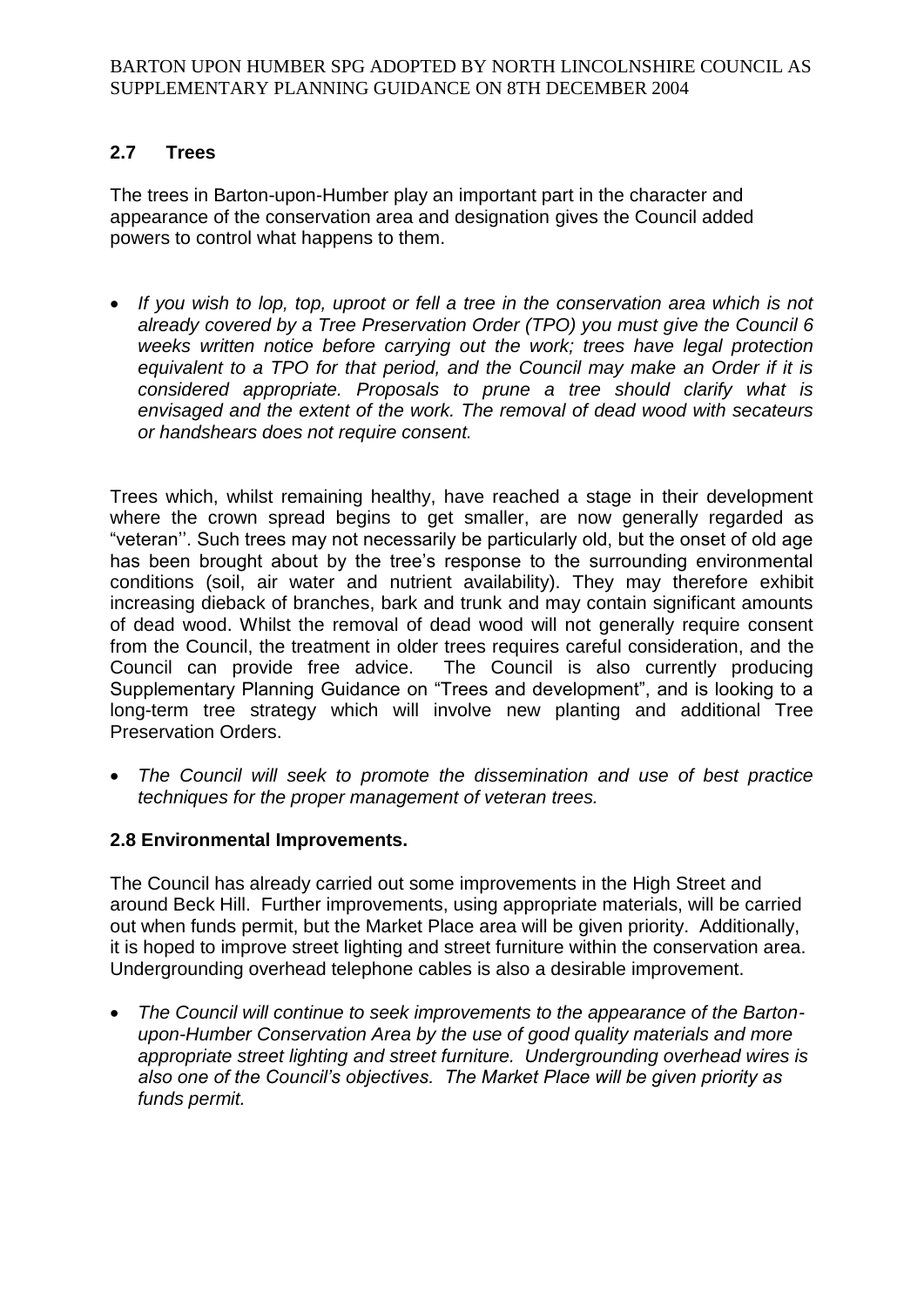### **Street furniture.**

A number of modern street nameplates, using cast aluminium, are available which would enhance the character and appearance of the Conservation Area and provide a consistency of appearance throughout the town centre. Similarly, cast iron waste bins and the provision of simple, modern seating would enhance the Market Square area and other parts of the conservation area. The removal of "street clutter" (differing signage, varied seating, odd waste bins) and the agreement of a "pallet" of products and materials would be advantageous, so that as funds permit, improvements to an agreed design and specification can be carried out.

## **Telephone wires and telegraph poles.**

Within the conservation area, many of the streets are adversely affected by overhead telephone wires and power cables, and by prominent telegraph poles. The long-term strategy of the Council is to underground all such wires within the conservation area.

## **2. 9 How residents can help.**

The character of the Conservation Area comes not only from the physical appearance of the town but also from the community who live and work in the area. Retaining and enhancing that character can only be achieved through residents, the Council and other service providers working together.

An owner is responsible for the continued maintenance of their property and garden, and regular repair with traditional materials can help to retain the quality of the townscape. Local residents and amenity groups can also help by recording the local history and features of the area, and by passing on information about good local builders and suppliers of traditional materials and skills.

If you live in the Conservation Area and are considering undertaking any repairs or alterations to your property or land, the best approach is always to contact the Council for advice on whether any permissions or consents are required and, if they are, how best to obtain these.

Advice on such matters is part of the service paid for by local charge payers and in available by contacting the Council's Planning and Regeneration Service which is based at Church Square House in Scunthorpe. Tele: 01724 297420.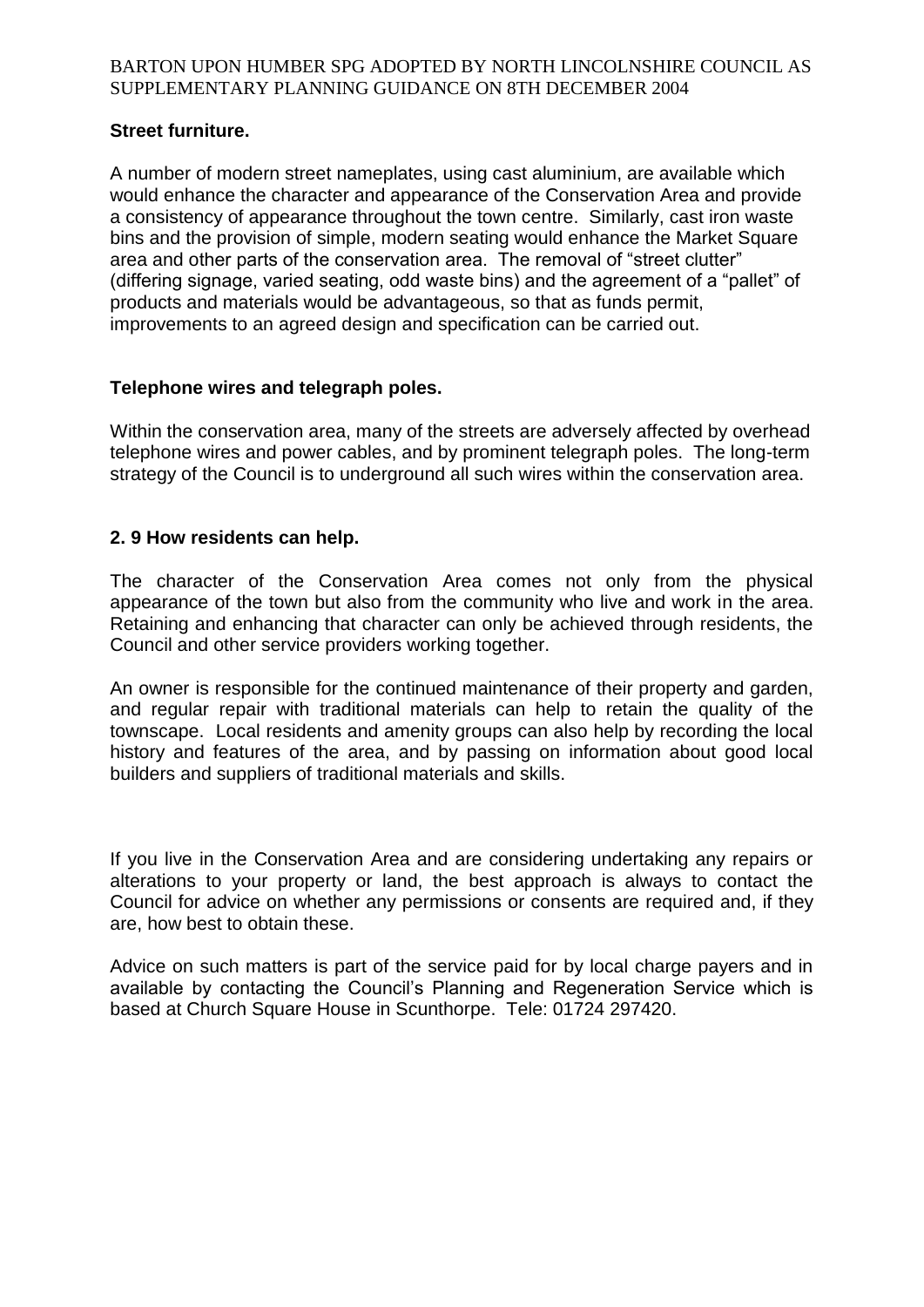### **For specific information about the Conservation Area, please contact:**

Edward Rychlak, Planning and Regeneration , North Lincolnshire Council, Church Square House, P O Box 42, Scunthorpe, North Lincolnshire DN15 6XQ (tel: 01726 297396)

#### **For further information relating to listed buildings and conservation areas, contact:**

English Heritage, 23 Savile Row, London W1X 1AB. General telephone inquiries: 020 7973 3000 Customer Services 020 7973 4916.

#### **For detailed advice on repairing and restoring Georgian houses, contact:**

The Georgian Group, 6 Fitzroy Square, London W1P 6DY. Telephone: 020 7377 1644

### **For "Care for Victorian Houses" leaflet, contact:**

The Victorian Society, 1 Priory Gardens, Bedford Park, London W4 1TT Telephone: 020 8994 1019

### **For information on contemporary approaches to the management of conservation areas and historic towns in general, contact:**

English Historic Towns Forum P.O. Box 22 Bristol BS16 1RZ Telephone: 0117 975 0459